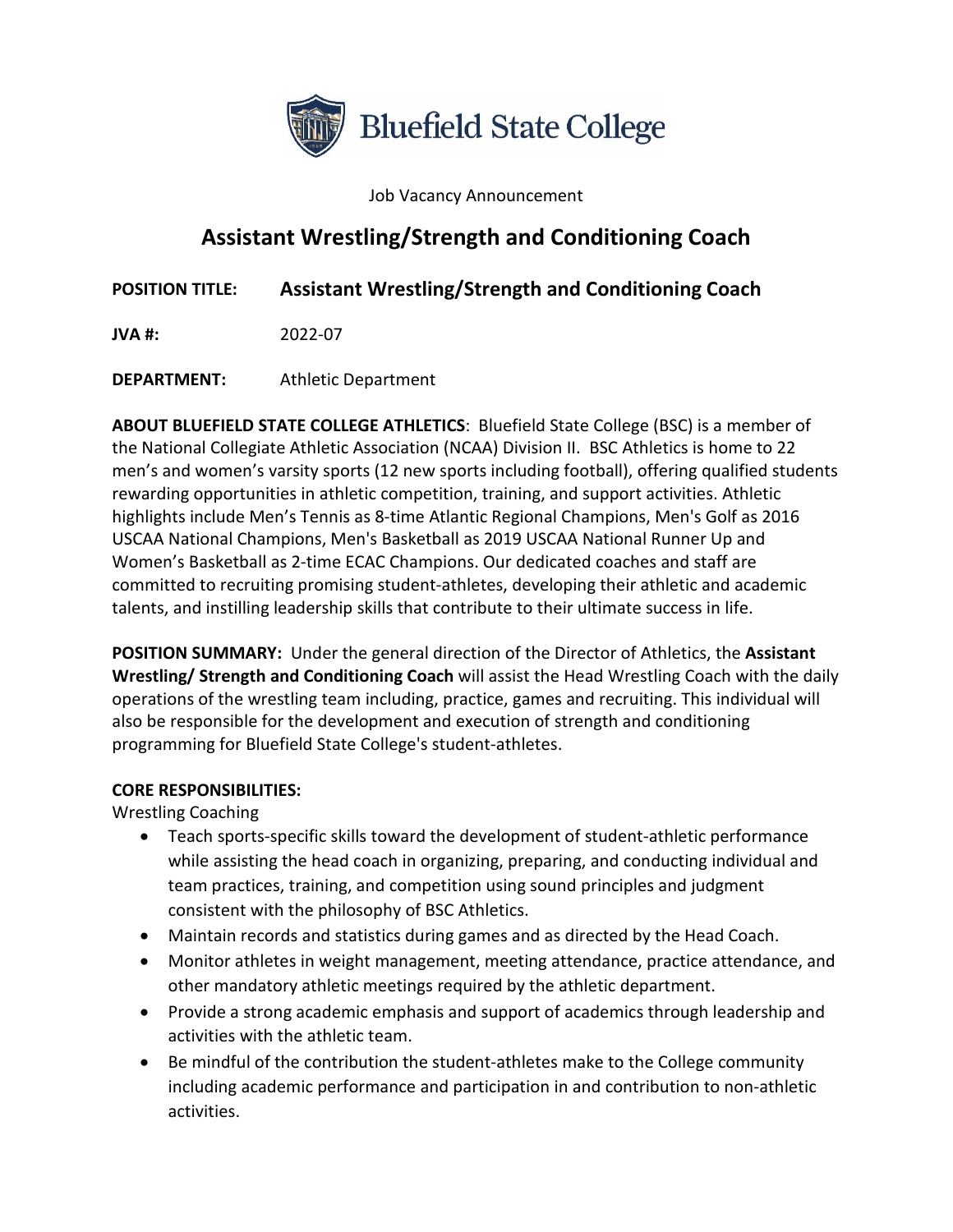#### Recruiting/ Operations

- Participate in the recruiting process of prospective student-athletes for a specific team. Travel to regional and national events to scout prospects required. Assist recruits with the required information for admission to the college. Provide continuing conversations and contacts with prospective student-athletes, guiding them through the enrollment process.
- Assist in administrative duties including ordering and maintaining equipment, monitoring budgets, and initiating correspondence.
- Coordinate travel arrangements including, hotels and transportation.

# Strength and Conditioning Coaching

- Develop, implement, teach, and maintain a comprehensive strength and conditioning program in collaboration with head coaches.
- Educate student-athletes and coaches on best practices within collegiate athletic fitness programming.
- Provide proper instruction, supervision of techniques, and safety procedures for all facets of programs and for all athletes.
- Manage records pertaining to, team lift schedule, student-athlete development and performance, equipment maintenance.
- Work with the athletic training staff in rehabilitation and adaptations to weight programs for injured student-athletes.

# Administrative Duties

- Be knowledgeable of and ensure compliance with relevant federal and state regulations, and the policies of the governing board and the policies of Bluefield State College as contained in the Academic Catalog, the Faculty Handbook, the Staff Handbook, and any other practices common to the institution.
- Perform administrative duties and other duties as assigned. Must meet the extended hours and travel requirements of the position.

# **MINIMUM REQUIRED QUALIFICATIONS:**

- Bachelor's Degree in Kinesiology/Exercise Science or related field from an accredited institution required. Master's degree preferred.
- At least one season of collegiate wrestling coaching or wrestling participation experience, and strength and conditioning coaching experience (Graduate Assistantship/ Internship acceptable) required.
- Certifications and Licenses: Current certification through a nationally accredited strength and conditioning certification program (National Strength and Conditioning Association and Collegiate Strength and Conditioning Coaches Association are both accredited) in accordance with NCAA guidelines, or eligible and sitting for certification exam within 90 days of hire. CPR/First Aid certified. Must maintain a valid U.S. Driver's License. Required licenses and certifications must be kept in good standing at all times.
- Strong interpersonal, communication, and organization skills.
- Ability to establish effective goal-oriented relationships with coaches, staff, student-athletes and medical community.